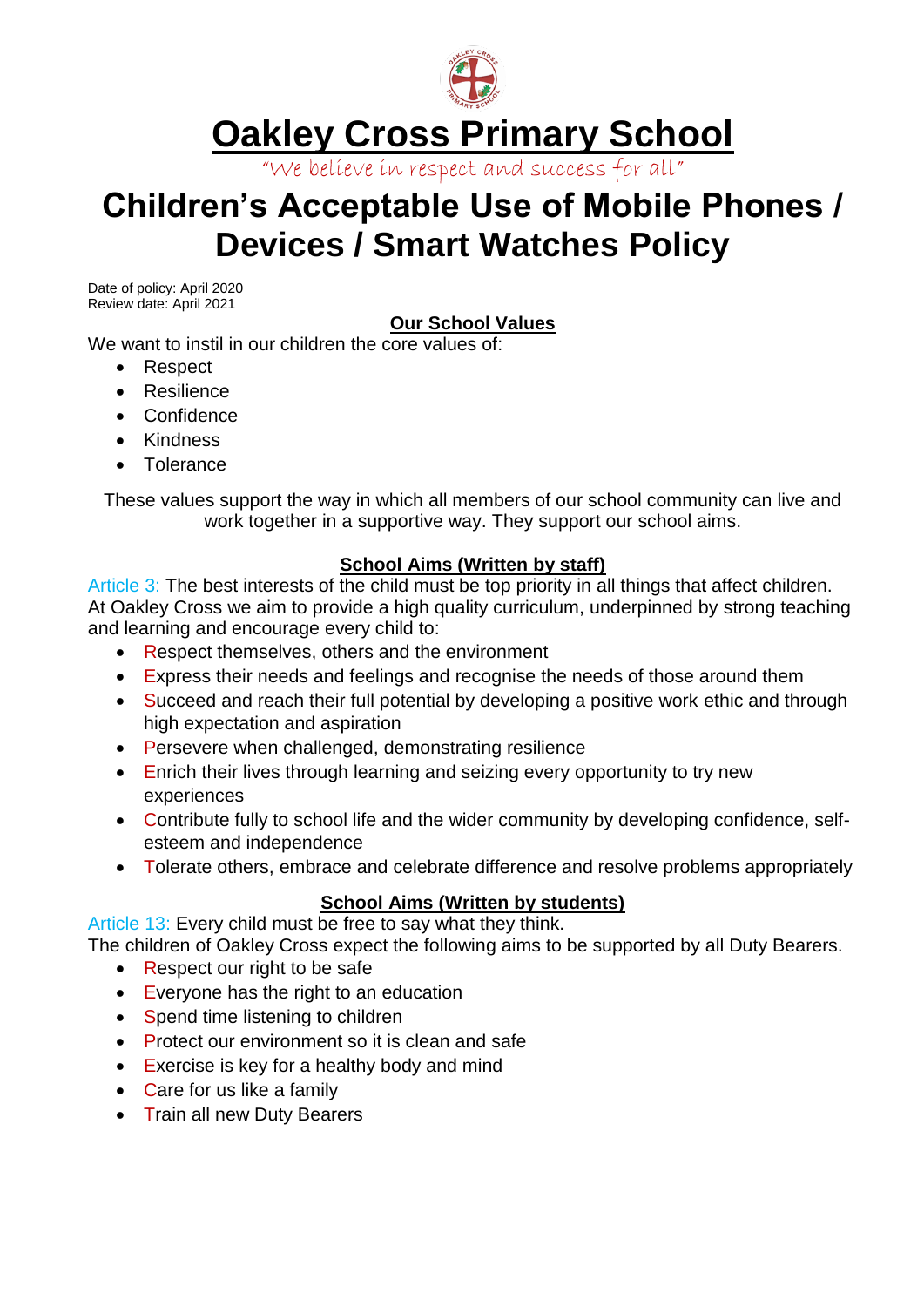OAKLEY CROSS PRIMARY SCHOOL LOMOND WALK WEST AUCKLAND CO. DURHAM DL14 9UD



Email address: [oakleycross@durhamlearning.net](mailto:oakleycross@durhamlearning.net) School Website: www.oakleycross.durham.sch.uk

> Telephone: 01388 833186 Fax: 01388 833186

### **Mobile Phone Contract**

#### **Children's Acceptable Use of Mobile Phones/Devices/Smart Watches Policy**

*Children have the right to be safe (Article 19), to information (Articles 13 and 17) and to privacy (Article 16).*

Oakley Cross Primary School & Nursery Unit recognises that on some occasions it may be helpful for a pupil to bring a mobile phone into school, for instance, if they walk to school unaccompanied or they are being collected by a different carer. We believe that pupil use of a mobile phone during the school day can be disruptive and this agreement outlines how pupil phones will be managed within our school.

#### **Our Pupil Mobile Phone Rules**

- All pupils bringing a phone into school must have a good reason for doing so, and must have returned this agreement.
- The school will help children to learn about staying safe online, but recognises that the primary responsibility for online safety at home lies with parents/carers. The school will seek to work with families to help them to encourage children to adopt safe use of mobile technology.
- Children not following these rules will not be allowed to bring a phone into school. Any phone brought in without permission will be confiscated and only returned to a parent or carer.
- Children should be reminded not to take photographs or videos of people without asking and never to take them on the way into or out of school. This is because some children are not allowed to have their picture taken.
- All phones should be turned off before handing in to the school secretary (Mrs McPartlin).
- The school cannot accept responsibility for damage or loss of a mobile phone brought into school.
- The school has the right to confiscate or search a mobile phone. In the unlikely event of needing to do this, we will endeavour to contact a parent or carer. As part of this agreement, your child should agree to unlock the phone if required by a member of staff.
- **We currently advise that the use of Smart Watches is not appropriate in school due to risks of loss and damage.**

Parents may want to look at the advice on [www.internetmatters.org](http://www.internetmatters.org/) which explains how to add some parental controls to the phone and gives advice on how to keep children safe.

Please sign and return the agreement attached. Mrs R.Brannan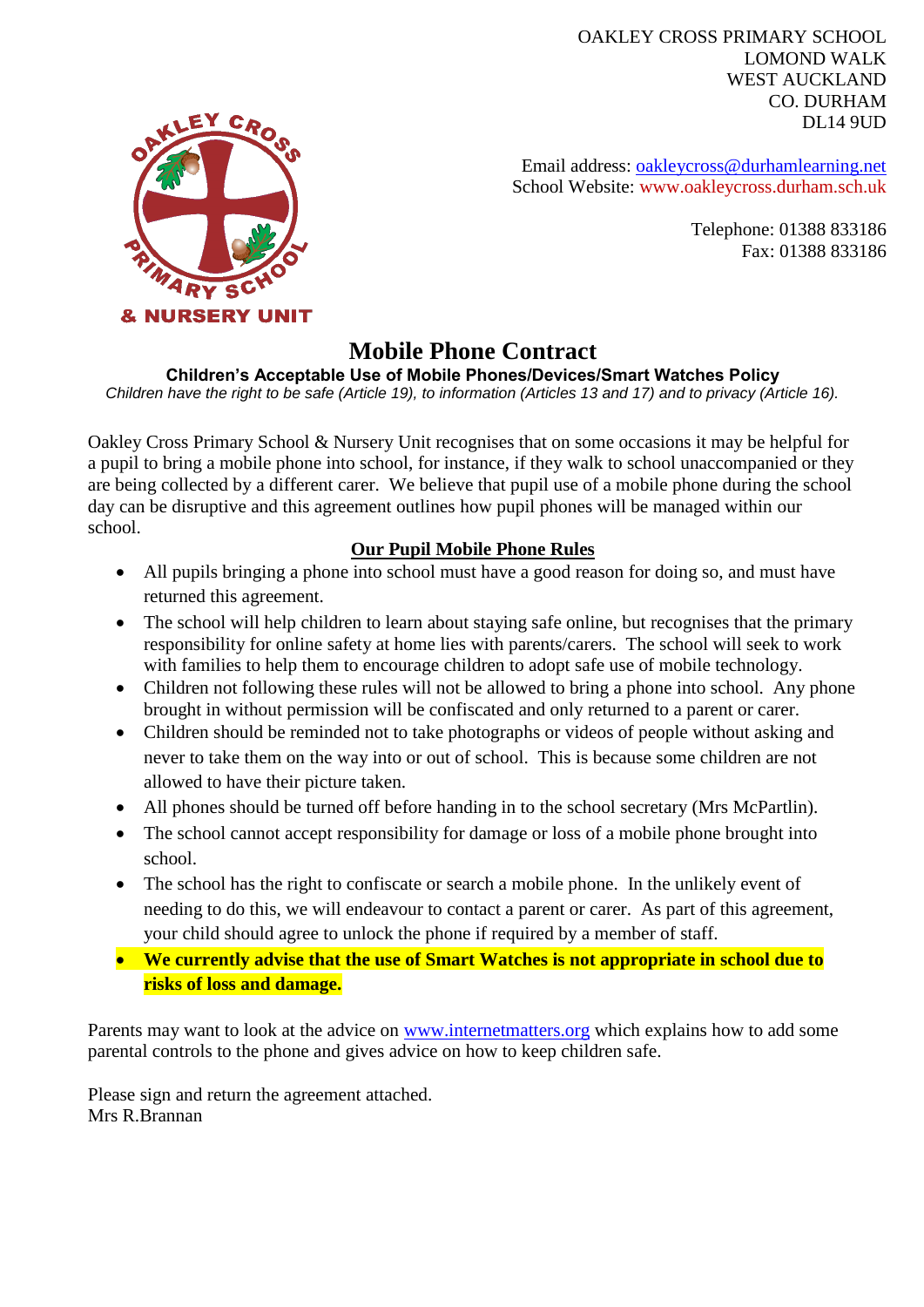

OAKLEY CROSS PRIMARY SCHOOL LOMOND WALK WEST AUCKLAND CO. DURHAM DL14 9UD

Email address: [oakleycross@durhamlearning.net](mailto:oakleycross@durhamlearning.net) School Website: www.oakleycross.durham.sch.uk

> Telephone: 01388 833186 Fax: 01388 833186

**Our Acceptable Use of Mobile Phones** Children have the right to be safe (Article 19), to information (Articles 13 and 17) and to privacy (Article 16).

- All pupils bringing a phone into school must have a good reason for doing so, and must have returned this agreement.
- The school will help children to learn about staying safe online, but recognises that the primary responsibility for online safety at home lies with parents/carers. The school will seek to work with families to help them to encourage children to adopt safe use of mobile technology.
- Children not following these rules will not be allowed to bring a phone into school. Any phone brought in without permission will be confiscated and only returned to a parent or carer.
- Children should be reminded not to take photographs or videos of people without asking and never to take them on the way into or out of school. This is because some children are not allowed to have their picture taken.
- All phones should be turned off before handing in to the school secretary (Mrs McPartlin).
- The school cannot accept responsibility for damage or loss of a mobile phone brought into school.
- The school has the right to confiscate or search a mobile phone. In the unlikely event of needing to do this, we will endeavour to contact a parent or carer. As part of this agreement, your child should agree to unlock the phone if required by a member of staff.

Name of Child

Reason for needing a mobile phone in school  $\Box$ 

**Mobile Phone Agreement**

**Parent/Carer:** I confirm that I have explained the school rules regarding mobile phones to my child and confirm that they may take a mobile phone into school on that basis.

\_\_\_\_\_\_\_\_\_\_\_\_\_\_\_\_\_\_\_\_\_\_\_\_\_\_\_\_\_\_\_\_\_\_\_\_\_\_\_\_\_\_\_\_\_\_\_\_\_\_\_\_\_\_\_\_\_\_\_\_\_\_\_\_\_\_\_\_\_\_\_\_\_\_\_\_\_ \_\_\_\_\_\_\_\_\_\_\_\_\_\_\_\_\_\_\_\_\_\_\_\_\_\_\_\_\_\_\_\_\_\_\_\_\_\_\_\_\_\_\_\_\_\_\_\_\_\_\_\_\_\_\_\_\_\_\_\_\_\_\_\_\_\_\_\_\_\_\_\_\_\_\_\_\_

| Parent/C<br>arer:<br>-signature |  |
|---------------------------------|--|
|---------------------------------|--|

**Pupil:** I will follow the school mobile phone rules.

Pupil signature \_\_\_\_\_\_\_\_\_\_\_\_\_\_\_\_\_\_\_\_\_\_\_\_\_\_\_\_\_\_\_\_\_\_\_\_\_\_\_\_\_\_\_\_\_\_\_\_\_\_\_ Date \_\_\_\_\_\_\_\_\_\_\_